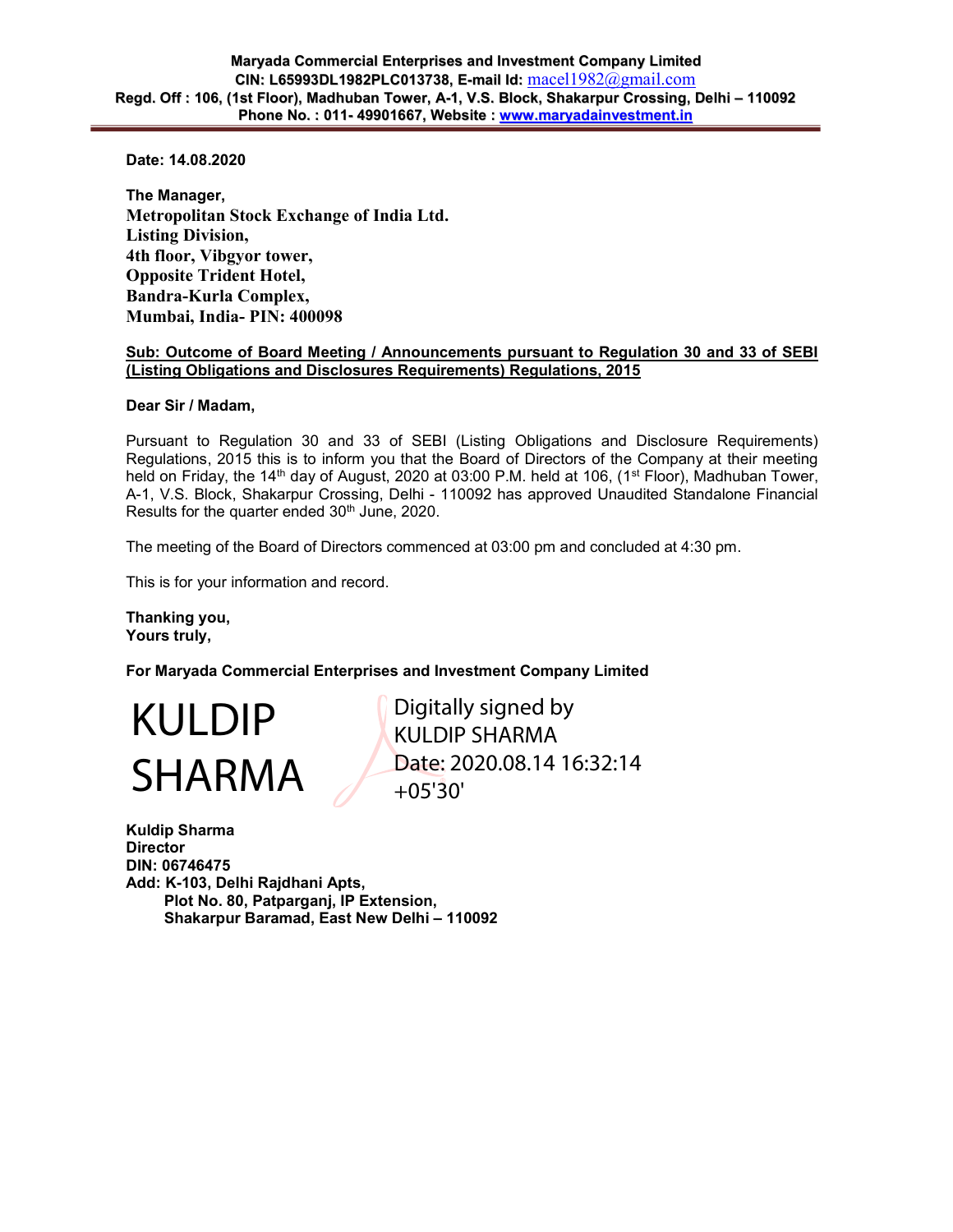### (In INR) MARYADA COMMERCIAL ENTERPRISES & INVESTMENT CO. LTD. Registered Office: 106, (1st Floor) Madhubhan Tower, A-1 V.S Block Shakarpur Crossing New Delhi-110092 E-mail : macel1982@gmail.com, Website: www.maryadainvestment.in STATEMENT OF UNAUDITED STANDALONE FINANCIAL RESULTS FOR THE QUARTER ENDED 30TH JUNE, 2020

|     |                                                           | <b>Quarter</b> ended |              |             | <b>Year Ended</b> |
|-----|-----------------------------------------------------------|----------------------|--------------|-------------|-------------------|
|     | <b>Particulars</b>                                        | 30.06.2020           | 31.03.2020   | 30.06.2019  | 31.03.2020        |
|     |                                                           | (Unaudited)          | (Audited)    | (Unaudited) | (Audited)         |
| 1.  | <b>Revenue from operations</b>                            |                      |              |             |                   |
|     | a) Interest Income                                        | 80,732               | $-349,396$   | 218,658     | 275,727           |
|     | b) Dividend Income                                        | 605,127              | 352,203      | 388,149     | 1,503,421         |
|     | c) Net gain on fair value changes                         | 3,796,079            | $-6,990,289$ |             | $-6,990,289$      |
|     | Total                                                     | 4,481,938            | $-6,987,481$ | 606,807     | $-5,211,141$      |
| 2.  | <b>Other Income</b>                                       |                      | 3.287        |             | 3.287             |
| 3.  | Total Income (1+2)                                        | 4,481,938            | $-6,984,194$ | 606,807     | $-5,207,854$      |
| 4.  | <b>Expenses</b>                                           |                      |              |             |                   |
|     | a) Finance Costs                                          | 141,428              | 126,494      | 126,494     | 508,757           |
|     | b) Employee benefit expense                               | 318,880              | 415,089      | 415,089     | 1,660,356         |
|     | c) Depreciation and amortisation expense                  | 3,021                | 2,708        | 3,027       | 12,083            |
|     | d) Other expenses                                         | 106,228              | 145,750      | 124,033     | 520,065           |
|     | <b>Total Expense (4)</b>                                  | 569,557              | 690,041      | 668,643     | 2,701,261         |
| 5.  | Profit before tax (3-4)                                   | 3,912,382            | $-7,674,236$ | $-61,836$   | $-7,909,115$      |
| 6.  | <b>Tax Expense</b>                                        |                      |              |             |                   |
|     | a) Current tax                                            | 27,000               | 8,854        |             | 8,854             |
|     | b) Deferred tax                                           | $-302$               | $-1,020$     | 222         | $-1,397$          |
|     | Total tax expense                                         | 26.698               | 7.834        | 222         | 7.457             |
| 7.  | Profit for the period (5-6)                               | 3,885,684            | $-7,682,070$ | $-62,058$   | $-7,916,572$      |
| 8.  | Other comprehensive income                                |                      |              |             |                   |
|     | (i) Items that will not be reclassified to profit or loss |                      |              |             |                   |
|     | a) Fair value changes in Equity Instruments               | 711,776              | $-2,130,432$ | 268,324     | $-1,498,110$      |
|     | b) Tax impact on above                                    |                      |              |             |                   |
| 9.  | Total Comprehensive income for the period $(7+8)$         | 4,597,460            | $-9.812.502$ | 206,266     | $-9,414,682$      |
| 10. | Paid-up equity share capital (Rs. 10/- per share)         | 12,450,000           | 12,450,000   | 12,450,000  | 12,450,000        |
| 11. | Earnings per Share (EPS)- not anualised (Rs.)             |                      |              |             |                   |
|     | a) Basic                                                  | 3.12                 | $-6.17$      | $-0.05$     | $-6.36$           |
|     | b) Diluted                                                | 3.12                 | $-6.17$      | $-0.05$     | $-6.36$           |

## MARYADA COMMERCIAL ENTERPRISES & INVESTMENT CO. LTD. Registered Office: 106, (1st Floor) Madhubhan Tower, A-1 V.S Block Shakarpur Crossing New Delhi-110092 E-mail : macel1982@gmail.com, Website: www.maryadainvestment.in

## UNAUDITED FINANCIAL RESULTS FOR THE QUARTER ENDED 30TH JUNE, 2020

#### Notes:

- 1. The above Financial Results for the quarter ended June 30th, 2020 have been reviewed by the Audit Committee and approved by the Board of Directors at their respective meetings held on August 14th, 2020.
- 2. The Company has adopted Indian Accounting Standards ('Ind AS') notified under Section 133 of the Companies Act, 2013 ("the Act") read with the Companies<br>(India Accounting Standards) Rules, 2015, from 1st April, 2019 and th from the erstwhile Accounting Standards notified under the Act read with relevant Rules issued thereunder (referred to as "the Previous GAAP"). The impact of transition has been recorded in the opening reserves as on 1st April, 2018 and the corresponding figures presented in these results have been restated/reclassified. The above financial resu lts have been prepared in accordance with recognition and measurement principles laid down in lnd AS 34- Interim Financial Reporting prescribed under Section 133 of the Act read with relevant Rules issued thereunder.
- 3. COVID-19 has impacted the normal business operations of the Company, during the lock-down period which has been extended till May 31, 2020. All necessary precautions relating to hygiene, sanitization, social distancing, care and protection of the employees would continue to be followed. The Company has made detailed assessment of its liquidity position for the next year and the recoverability and carrying value of its assets comprising property, plant and equipment and investments. Based on current indicators of future economic conditions, the Company expects to recover the carrying amount of these<br>assets. The situation is changing rapidly giving rise to inherent changes arising of future economic conditions and impact on its business.
- 4. There are no separate reportable segments as per the Indian Accounting Standard (Ind AS-108) on segment reporting
- 5. The Comapany is registered as NBFC with RBI & at presents there are no reportable segment as per Indian Accounting Standard - 108 on "Operating Segments" in respect of the Company.
- 6. The figures for the last quarter of the current and previous financial year are the balancing figures between audited figures in respect of the full financial year and the published year to date figures up to the end of third quarter of the current and previous financial year which were subject to limited review by statutory auditors.
- 7. Previous Period/year figures have been regrouped and/or rearranged, wherever necessary to make their classification comparable with the current period/year.

Firm Reg No.: 017163N

M. No. 098229 Date of Signing :14.08.2020 Date of Signing :14.08.2020 RAJESH<br>JAIN The Line of Digitally signed by RAJESH JAIN Date: 2020.08.14 16:29:57 +05'30'



Date: 2020.08.14 16:28:52

Place : New Delhi